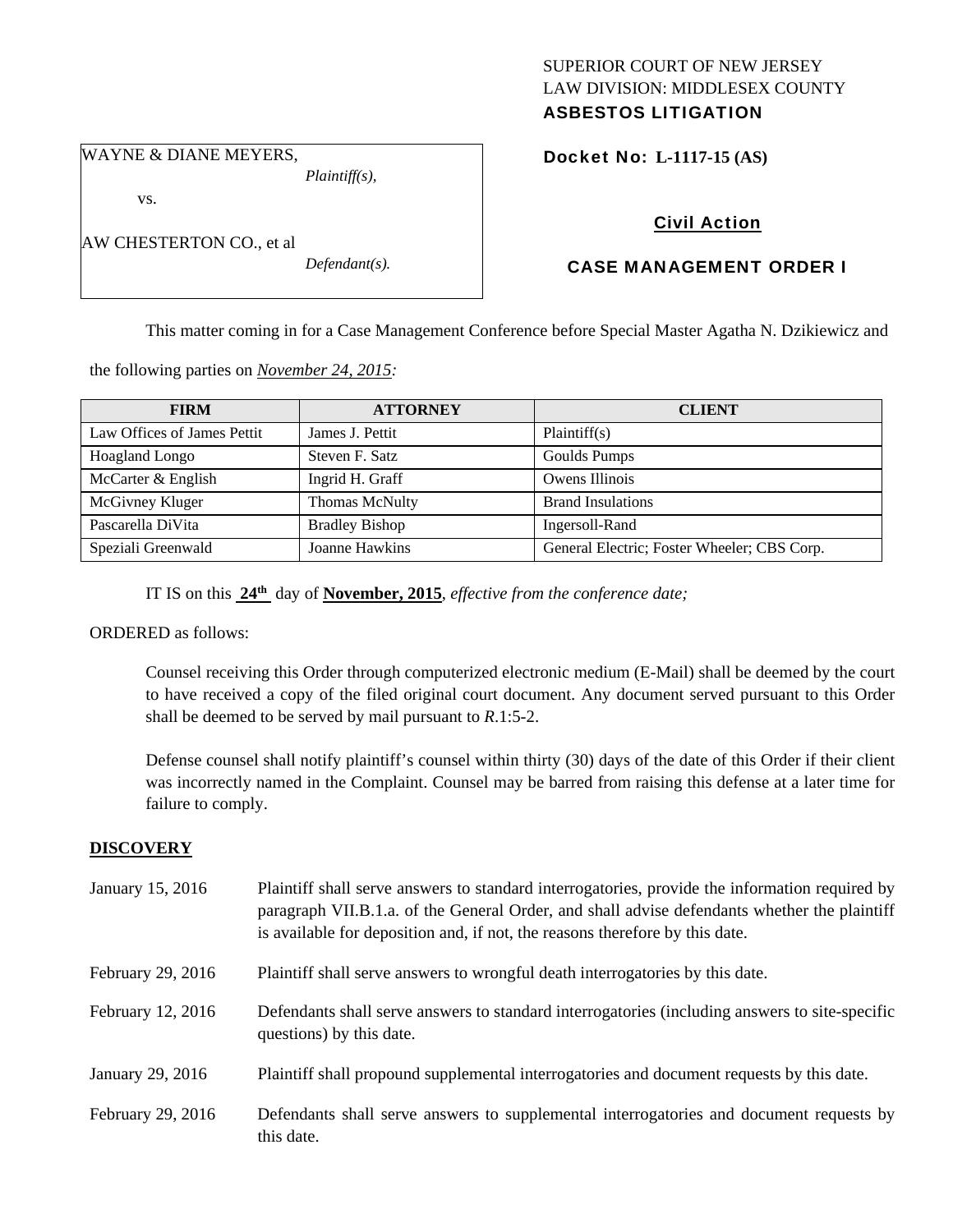| February 12, 2016 | Defendants shall propound supplemental interrogatories and document requests by this date.                                                                                                                  |
|-------------------|-------------------------------------------------------------------------------------------------------------------------------------------------------------------------------------------------------------|
| March 14, 2016    | Plaintiff shall serve answers to supplemental interrogatories and document requests by this<br>date.                                                                                                        |
| May 31, 2016      | Fact discovery, including depositions, shall be completed by this date. Plaintiff's counsel<br>shall contact the Special Master within one week of this deadline if all fact discovery is not<br>completed. |
| May 31, 2016      | Depositions of corporate representatives shall be completed by this date.                                                                                                                                   |

## **EARLY SETTLEMENT**

June 10, 2016 Settlement demands shall be served on all counsel and the Special Master by this date.

#### **SUMMARY JUDGMENT MOTION PRACTICE**

| June 10, 2016 | Plaintiff's counsel shall advise, in writing, of intent not to oppose motions by this date. |
|---------------|---------------------------------------------------------------------------------------------|
| June 24, 2016 | Summary judgment motions shall be filed no later than this date.                            |
| July 22, 2016 | Last return date for summary judgment motions.                                              |

### **MEDICAL DEFENSE**

| February 12, 2016  | Plaintiff shall serve executed medical authorizations by this date.                                                                                                                           |
|--------------------|-----------------------------------------------------------------------------------------------------------------------------------------------------------------------------------------------|
| January 15, 2016   | Plaintiff shall serve a diagnostic medical report by this date.                                                                                                                               |
| August 5, 2016     | Plaintiff shall serve medical expert reports, including wrongful death, if applicable, by this<br>date.                                                                                       |
| August 5, 2016     | <b>Upon request by defense counsel,</b> plaintiff is to arrange for the transfer of pathology<br>specimens and x-rays, if any, by this date.                                                  |
| September 30, 2016 | Defendants shall identify its medical experts and serve medical reports, if any, by this date.<br>In addition, defendants shall notify plaintiff's counsel (as well as all counsel of record) |

#### **LIABILITY EXPERT REPORTS**

August 5, 2016 Plaintiff shall identify its liability experts and serve liability expert reports or a certified expert statement by this date or waive any opportunity to rely on liability expert testimony.

**of a joinder in an expert medical defense by this date.** 

September 30, 2016 Defendants shall identify its liability experts and serve liability expert reports, if any, by this date or waive any opportunity to rely on liability expert testimony.

#### **EXPERT DEPOSITIONS**

October 14, 2016 Expert depositions shall be completed by this date. To the extent that plaintiff and defendant generic experts have been deposed before, the parties seeking that deposition in this case must file an application before the Special Master and demonstrate the necessity for that

\_\_\_\_\_\_\_\_\_\_\_\_\_\_\_\_\_\_\_\_\_\_\_\_\_\_\_\_\_\_\_\_\_\_\_\_\_\_\_\_\_\_\_\_\_\_\_\_\_\_\_\_\_\_\_\_\_\_\_\_\_\_\_\_\_\_\_\_\_\_\_\_\_\_\_\_\_\_\_\_\_\_\_\_\_\_\_\_\_\_\_\_\_\_\_\_\_\_\_\_\_\_\_\_\_\_\_\_\_\_